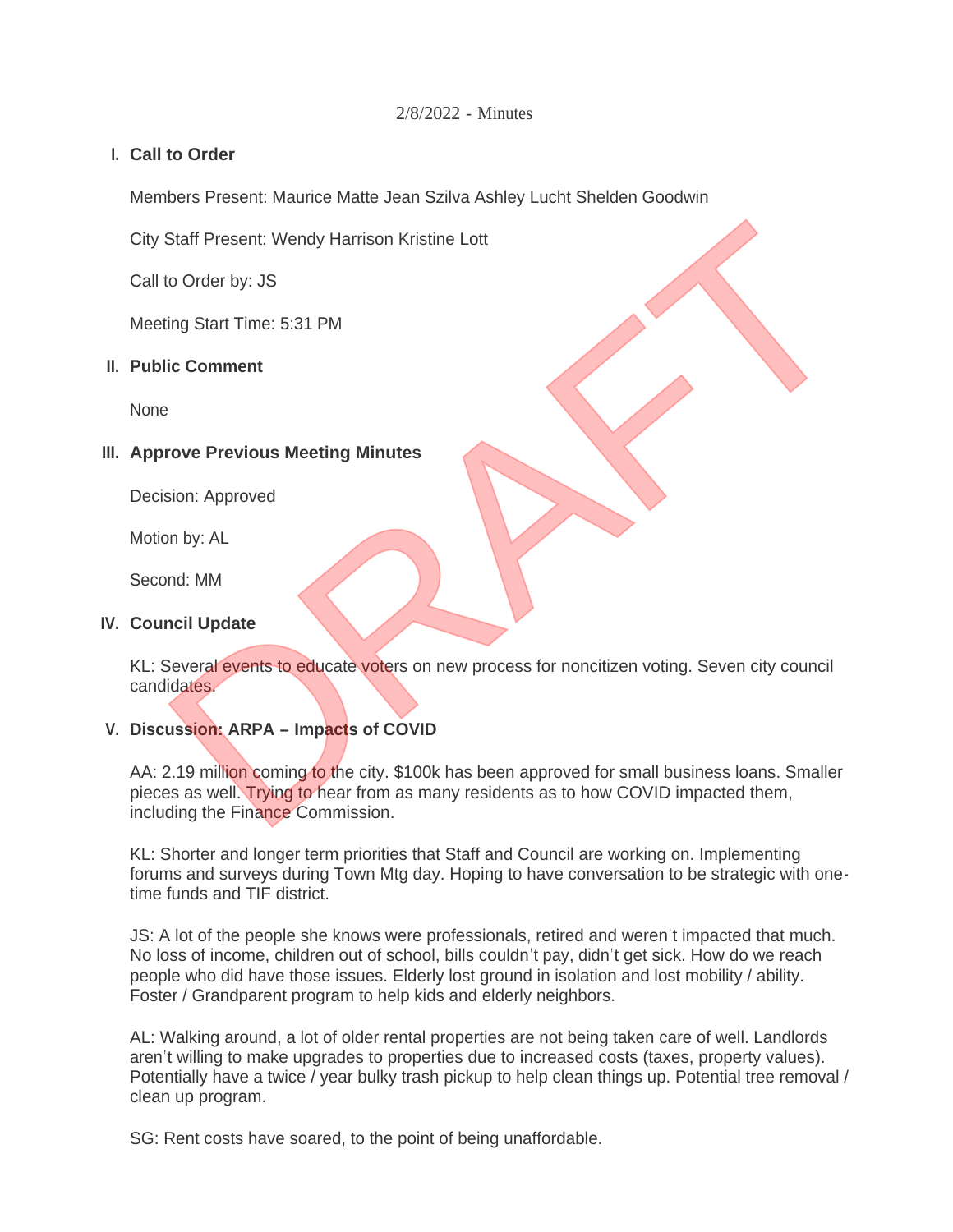MF: Food shelf demand spiked, maybe look to help them out. Elderly had a rough time, maybe reaching out to senior center to see if they have needs. Second the foster / grandparent program. Daycare After school issue.

MM: We should look at investments, not expenditures.

AA: What other organization were helpful during the pandemic?

MF: DWTN Winooski has been helpful

AL: Reach out to new american groups

WH: Distributed masks via food shelf, the city is in touch with Food shelf and Meals on wheels and other meal delivery groups DWTN Winooski has been helpful<br>
Neach out to new american groups<br>
Distributed masks via food shelf, the city is in touch with Food shelf and Meals on wheels<br>
Distributed masks via food shelf, the city is in touch with<br>
Not

SG: Winooski Mutual Aid another good organization to get in touch with

JS: Richards Park idea - Currently we can't build anything permanent. Suggest the city have a van to park with recreational gear for people to use and rent out / keep track of.

AA: How effective was info from the city on the pandemic?

AL: Saw on instagram. Envelopes for water bills is helpful

AA: Also do Front porch forum, email blasts, Facebook, Twitter

JL: Signage works, maybe use to communicate on the feeder streets

MM: Can ARPA be used to help people buy homes?

WH: Probably not, but the city can help people access that information, such as the housing trust fund

JS: Winooski not being affordable is distressing. Should be a priority. What about hazard pay?

AA: Businesses can use the grants to help pay hazard pay.

JS: How can we help frontline workers who live in Winooski but work elsewhere?

SG: Really good question

WH: At other meetings, folks felt isolated and interested in figuring out how to meet neighbors and connect better. Also wanted to lower barriers for new Americans to city programs.

KL: What information or resources do we need to make decisions?

AA: Will be an anonymous portal for people report how they're impacted

MF: Curious to hear what other towns / cities are doing. Also how to answer questions on a city vs state / region ?

MM: Money needs to be spent not invested